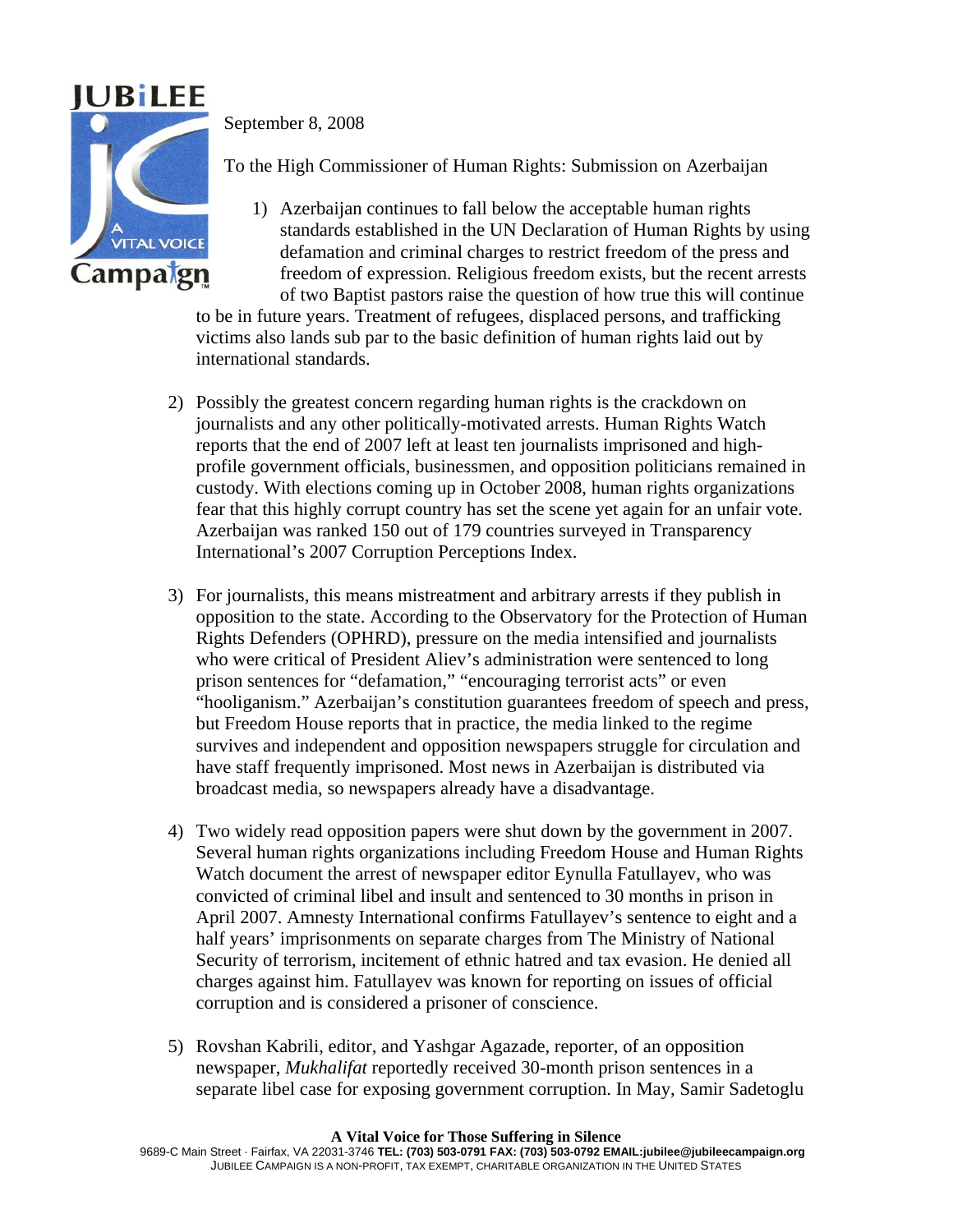and Rafik Tagi, editor and correspondent for the weekly *Senet* were respectively sentenced to five and three years of imprisonment for "inciting religious hatred" when unfavorably comparing Christianity to Islam (HRW).

- 6) Oppositional journalists have faced hostile conditions as far as physical bullying and jail conditions. Several have been hospitalized from attacks made on them motivated by their work.
- 7) In response to the Organization for Security and Co-operation in Europe's (OSCE) representative on Freedom of the Media's criticism that Azerbaijan had the most imprisoned journalists in OSCE countries and should decriminalize defamation, President Aliev responded by pardoning five journalists in 2006 and 2007. Despite the public show, the police violently disperse demonstrations for freedom of the press. The OPHRD uses the Baku demonstrations on June 14, 2007 as an example of violent reactions to 50 journalists protesting against the pressure of the authorities on the press where one person was seriously wounded.
- 8) The Commission of the European Communities' (CEC's) 2008 Progress Report on Azerbaijan highlights the limitations on the media and the insufficiency of the law on freedom of information. Three journalists remain in prison from 2007. No progress was noted towards developing an independent public broadcasting service.
- 9) Freedom of assembly is severely restricted for any political criticism of the government. Registration with the Ministry of Justice is required to legalize nongovernmental organizations (NGOs), but the process is "cumbersome and nontransparent" according to Freedom House. In 2005, Azerbaijan lifted a ban preventing NGOs from monitoring elections if they received more than 30 percent of their funding from foreign sources. The majority of trade unions and industries are state owned or state affiliated despite the law permitting the formation of trade unions and the right to strike. The CEC discusses the potential improvement offered by the draft amendments in December 2007 on the currently restrictive law on freedom of assembly.
- 10) Torture is widespread and a largely unacknowledged problem in Azerbaijan. HRW points to the June 2007 murder conviction of three boys between the ages of 15 and 17 who were arrested based on false confessions and incriminating statements that were driven by severe beatings and other forms of torture. The government failed to sincerely investigate their claims of being coerced.
- 11) Azerbaijanis who are politically opposed to the regime are often arbitrarily detained for long periods without restricted access to lawyers according to the 2008 Freedom House report. Harsh interrogation and torture are used to get confessions by the police and terrible prison conditions without medical care are commonplace.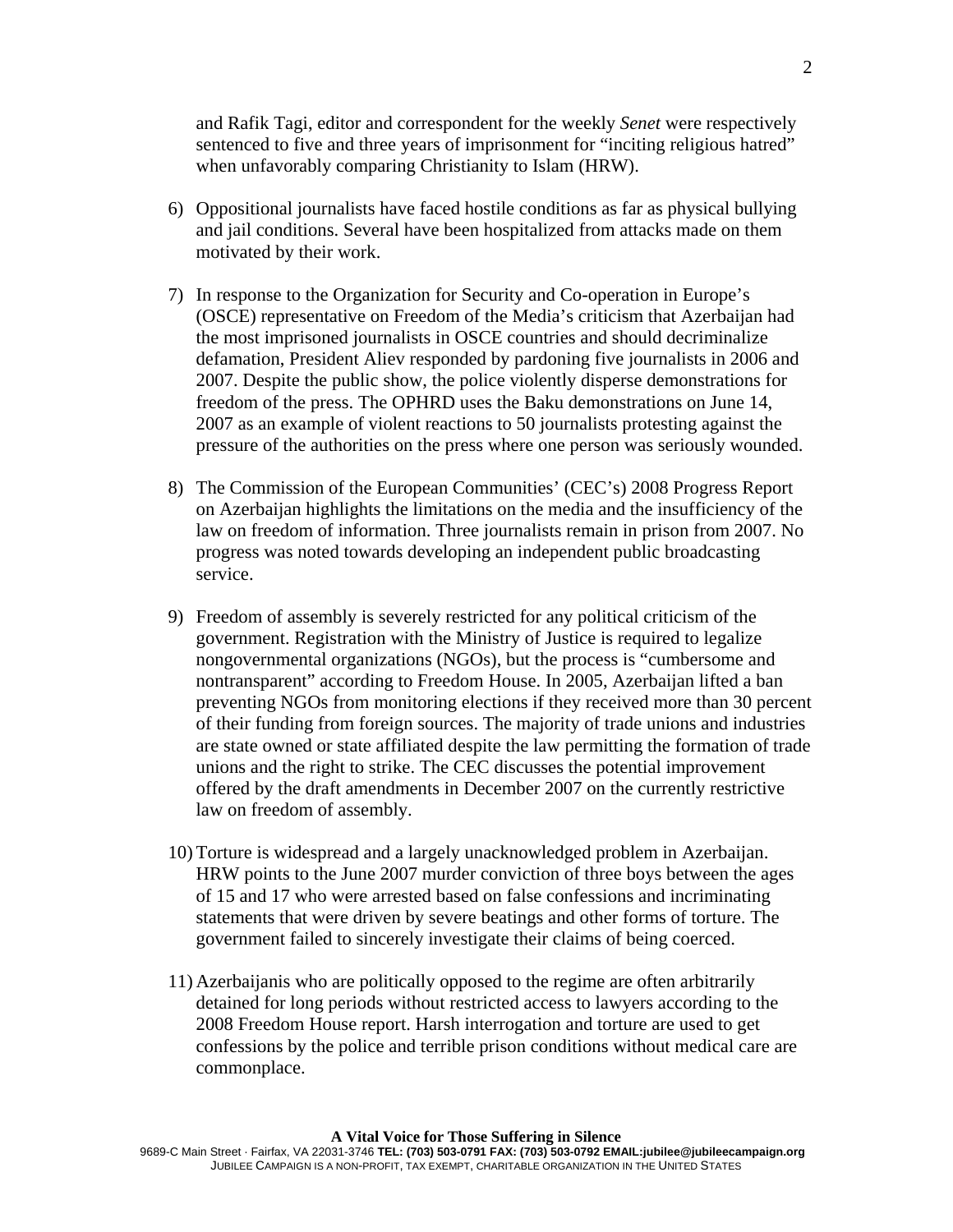- 12) The CEC notes reforms were made to improve conditions of detention through substantial construction and renovation and improved training of prison staff. These include the introduction of a new recruitment examination, the adoption and distribution of training material to police officers, the establishment of a 24 hour complaints mechanism. Still, the latest reports from the Committee for the Prevention of Torture (CPT) are not public and prisoners with longer term or life sentences remain in problematic conditions. Many claim to be prisoners of conscience.
- 13) In April 2007, the OPHRD reports that the Parliamentary Assembly of the Council of Europe adopted Resolution No. 1545, which emphasized Azerbaijan's "persistent allegations of torture and poor treatment perpetrated mainly by law enforcement officials during police custody or preliminary investigation." 38 inmates of the Qobustan prison went on a hunger strike for authorities to stop ignoring their detention conditions and to demand the implementation of the resolution and review each of the detainees' sentences on a case-by-case basis. A woman who was a member of the Democratic Party of Azerbaijan died of malnutrition in November 2007 in the central prison hospital.
- 14) Internally Displaced Persons (IDPs) and refugees in Azerbaijan lack access to medical care and are often denied economic and social rights. The international law of "non-refoulement" obligates Azerbaijan not to forcibly return refugees to the states where they are at risk for torture, yet two refugees, Hadi Sid Javad Musevi from Iran and Elif Pelit from Turkey, were repatriated back to their countries in April (Amnesty International).
- 15) In September, Amnesty International confirmed that the State Committee on Refugees and Internally Displaced People guaranteed free movement in the country, but acknowledged problems with the registration process. The State Committee prepared a mechanism to address the needs of urban displaced people for housing, but people who resettled were only given "temporary" ownership of their accommodations. This limited the options for the displaced to eventually return if peace returned to their states or to move elsewhere in the country. IDPs cannot sell, sub-let or exchange the land and houses with another party, nor pass them on to their children, and they are not protected against eviction. There is also no written law on resettlement to clarify the legal basis for IDPs' residence in the houses. The settlements are an improvement, but Amnesty reports that "many are located in economically depressed regions without public transport links and are often distant from other communities and administrative centers." Some are within earshot of the Armenian and Azerbaijani fighting.
- 16) Concerning religious freedom, Islam, Russian Orthodox Christianity, and Judaism are considered traditional religions, and their members can generally worship freely, though "nontraditional" minority religious groups have complicated registration requirements and more interference (Freedom House). In August 2007, however, Baptist Pastor Zaur Balaev was given a two year prison sentence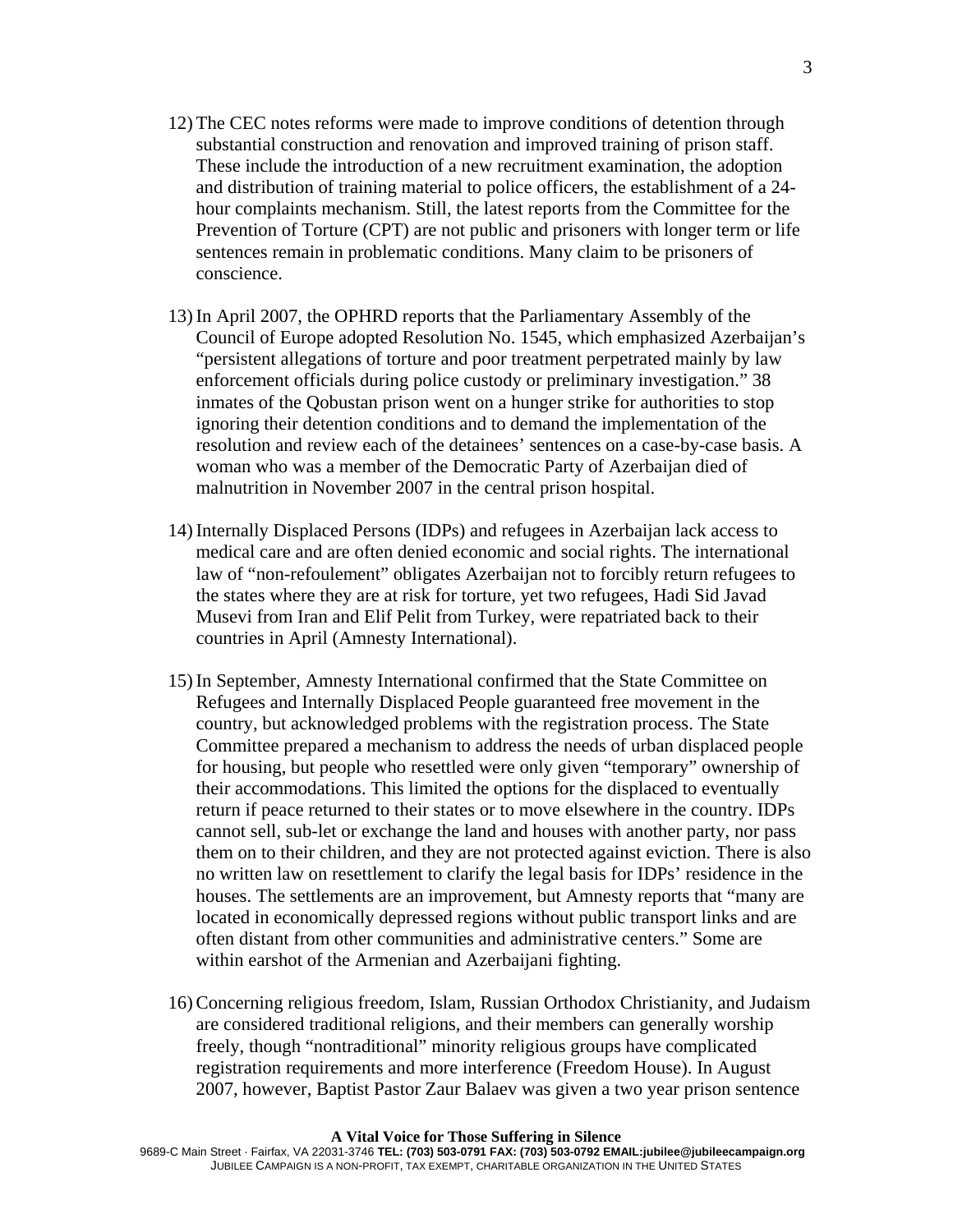for alleged violence denied by his congregation. Although released in March of 2008, his imprisonment was unjust and unfounded. In July 2008, Forum 18 reported the arrest of Baptist pastor Hamid Shabanov, who was supposedly held for possessing a weapon, which was most certainly planted by police. The regional official of the State Committee, Nizami Mamedov, affirms Azerbaijan's religious rights. He told Forum 18, "Here we have freedom of conscience and tolerance at the highest level throughout the world." Both pastors were beaten and not allowed to see family while imprisoned. The government maintains this had no relation to religion, yet this arrest, in addition to the deportation of Jehovah's Witness Imamzade Mamedova on August 22 forbidden to speak about her faith, indicates otherwise.

- 17) Some Azeri officials refuse to register the birth of children who are given Christian names, which ultimately limits access to education, medical treatment, and travel. Police raids have occurred on churches with or without registration. Religious literature is censored and the International Religious Liberty Association Azerbaijan affiliate has not been allowed to register over the last two years.
- 18) Ethnic minorities face certain discrimination in education, employment, and housing. Hundreds of thousands of ethnic Azeris who fled the war in Nagorno-Karabakh remain in Azerbaijan, often living in dreadful conditions. The Council of Europe's Commission against Racism and Intolerance (ECRI) noted positive steps towards ethnic minorities, but called for improvement in "cases of racist and inflammatory speech or promotion of religious intolerance by some media, members of general public and politicians" (HRW).
- 19) The 2008 Trafficking in Persons (TIP) report claims that Azerbaijan is a source and transit country for sex and labor trafficking to countries including Iran, Pakistan, and India. Women and children are trafficked to Turkey and the United Arab Emirates for sexual exploitation and men and boys are trafficked to Russia for forced labor. Freedom House attributes traditional societal norms and poor economic conditions for restricting women's professional roles. No laws exist to counter domestic violence. In 2004, Azerbaijan adopted a new national program to combat human trafficking. The TIP report places Azerbaijan on a Tier 2 Watch List in spite of its "significant efforts" to eliminate trafficking because of its "failure to provide evidence of increasing efforts to combat trafficking in persons, particularly efforts to investigate, prosecute, and punish traffickers."
- 20)Jubilee Campaign supports freedom of belief and expression of ideas or religion. We advocate for the Azerbaijani government to adhere to Rule of Law and stop restricting and persecuting religious minorities and media persons based in political motives. We call for the release of Baptist pastor Hamid Shabanov.